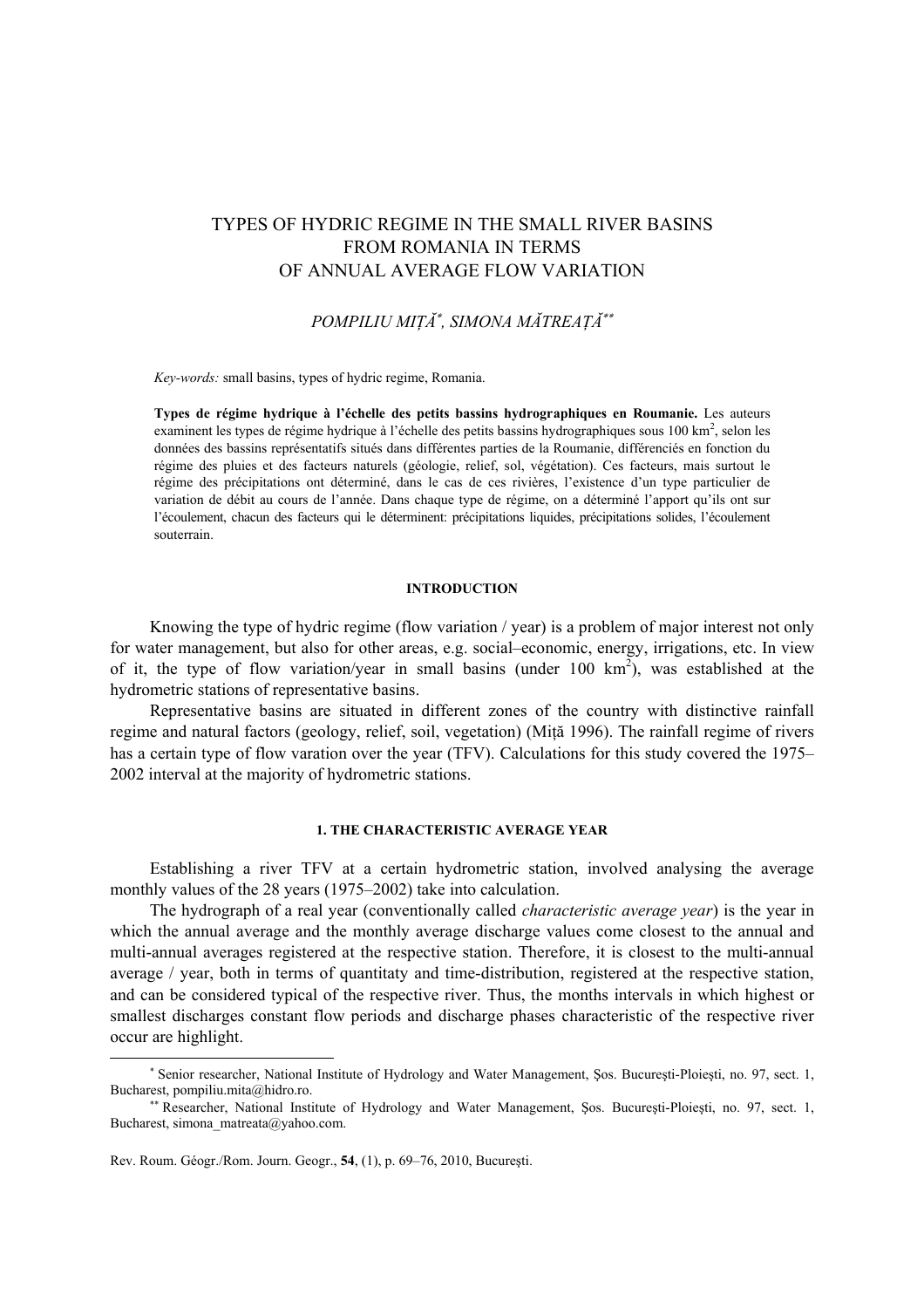For each characteristic average year established for a certain hydrometric station and therefore for each type of flow variation / year, corresponding to the respective station, quantitative determinations were made of supply sources: liquid rainfalls (1), snowmelt (z), and groundwater input (base). It was decided that the characteristic average year should be the hydrologic year (X–IX) and not the calenndar year (I–XII) for the cause–effect analysis to have continuity (the contribution of runoff from snowmelt water).

The analysis of flow distribution / year made in this paper, had in view monthly and is not daily average values, because the longer the time intervals, the more accurate the cause-effect analysis. In what concerns snowmelt runoff (for example) before showing up in discharge after a certain time; the same in the case of precipitation falling on the snow layer. The longer time-intervals blur this time-gap between cause and effect, making the analysis between the two factors more reliable.

#### **2. SUPPLY SOURCES**

River water sources in Romania are rain, snow, phreatic and deep waters. Supply inputs come from superficial sources and groundwater sources. Establishing groundwater supply sources meant dividing the daily average hydrograph corresponding to the characteristic average year.

*Separating groundwater supply* from superficial supply is graphically represented by a curve which runs through summer and winter minima and through the final points of flood decrease curves (Fig. 1). In this way, the average monthly groundwater-produced drained layer was calculated.



Fig. 1 – Hydrograph separation of groundwater supply.

Separating groundwater supply from the superficial supply allowed for the calculation of the layer drained by the monthly average groundwater (Fig. 2).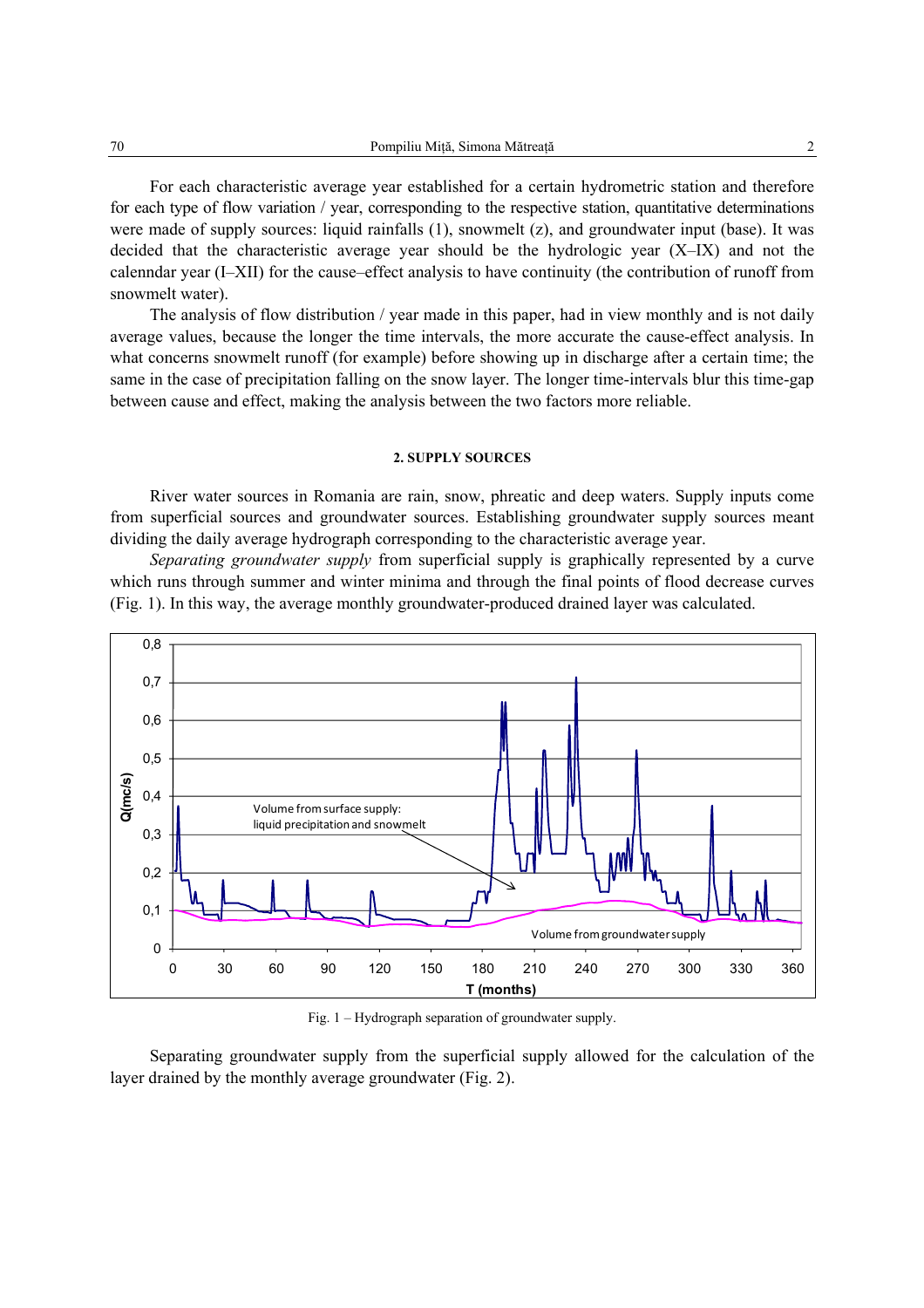

Fig. 2 – Monthly runoff variation of groundwater supply.

Extracting the layer drained by groundwater supply from the total drained layer (Fig. 3a) the layer drained by superficial supply could be obtained (liquid rainfall and snowmelt) (Fig. 3b).



Fig. 3 – Monthly variation of total runoff (*a*) and surface runoff (*b*).

In order to separate the snow-related superficial supply from rain-triggered supply, the meteorological factors found at the representative meteorological stations of the basin, as well as snowmelt dynamics in the conditions of liquid precipitation fallen over the existing snow layer were taken into consideration.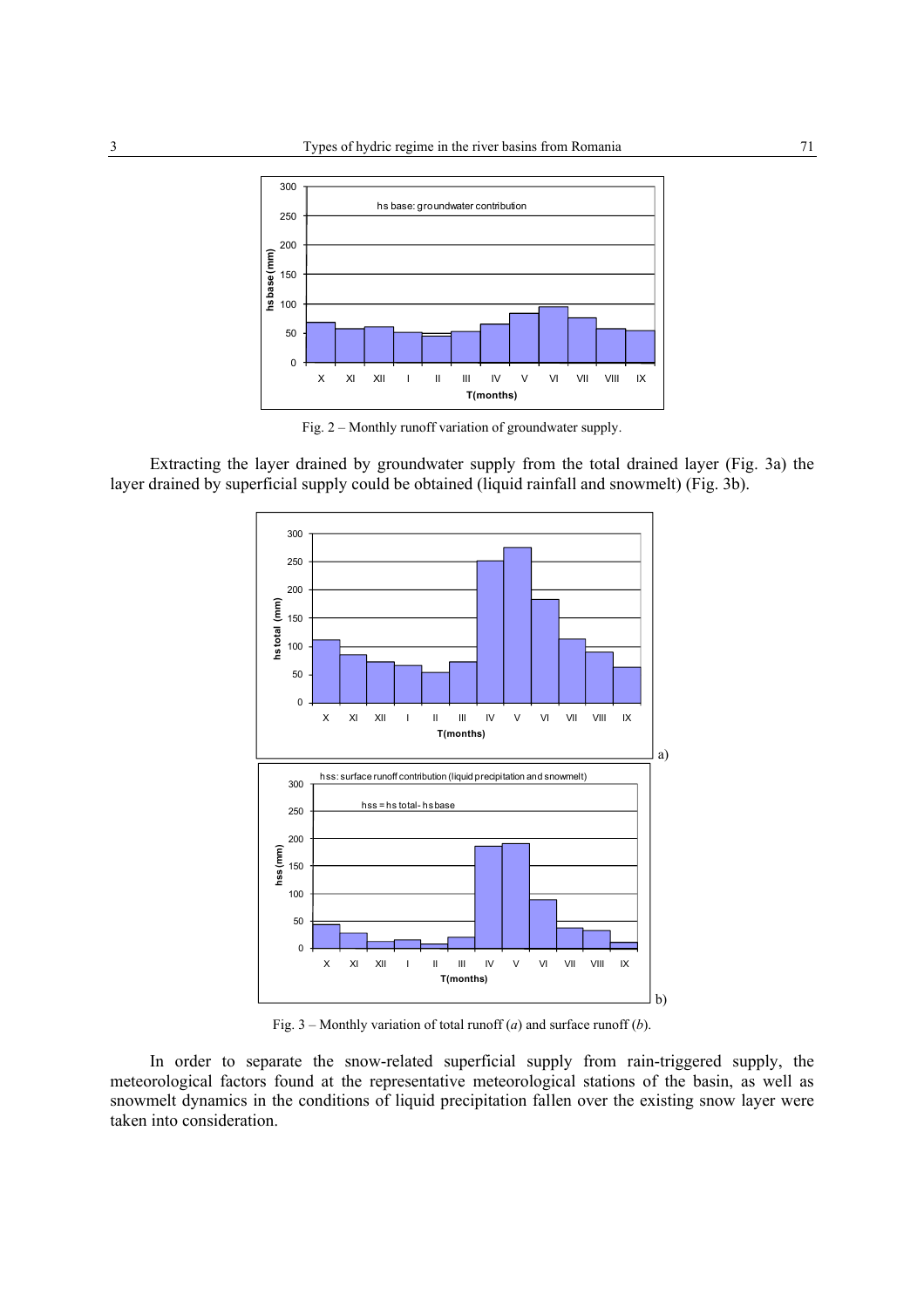Establishing the layer drained by liquid precipitation (Fig. 4c) was made by using the liquid precipitation layer (Fig. 4a) and the relations between the runoff coefficient and liquid precipitation at each hydrometric station in terms of the index value of the precipitation fallen for 10 days previously,  $API_{10}$  (Fig. 4b).



Fig. 4 – Monthly variation of rainfall (*a*), total rainfall-triggered runoff (*c*), and the relation between the runoff coefficient and rainfall for different  $API_{10}(b)$ .

Establishment the snowmelt drained layer was made in two distinct stages.

The first stage looked at the snowmelt water layer, hz (mm) (Fig. 5d) starting from the layer of solid precipitation fallen (Fig. 5a), hzc (mm), daily air temperature variation (Fig. 5b) and relations between the water quantity yielded by snowmelt, hz (mm) and the daily average air temperature in terms of sunshine duration,  $D_i$  (Fig. 5c) (Mită, Drăgan, 1986).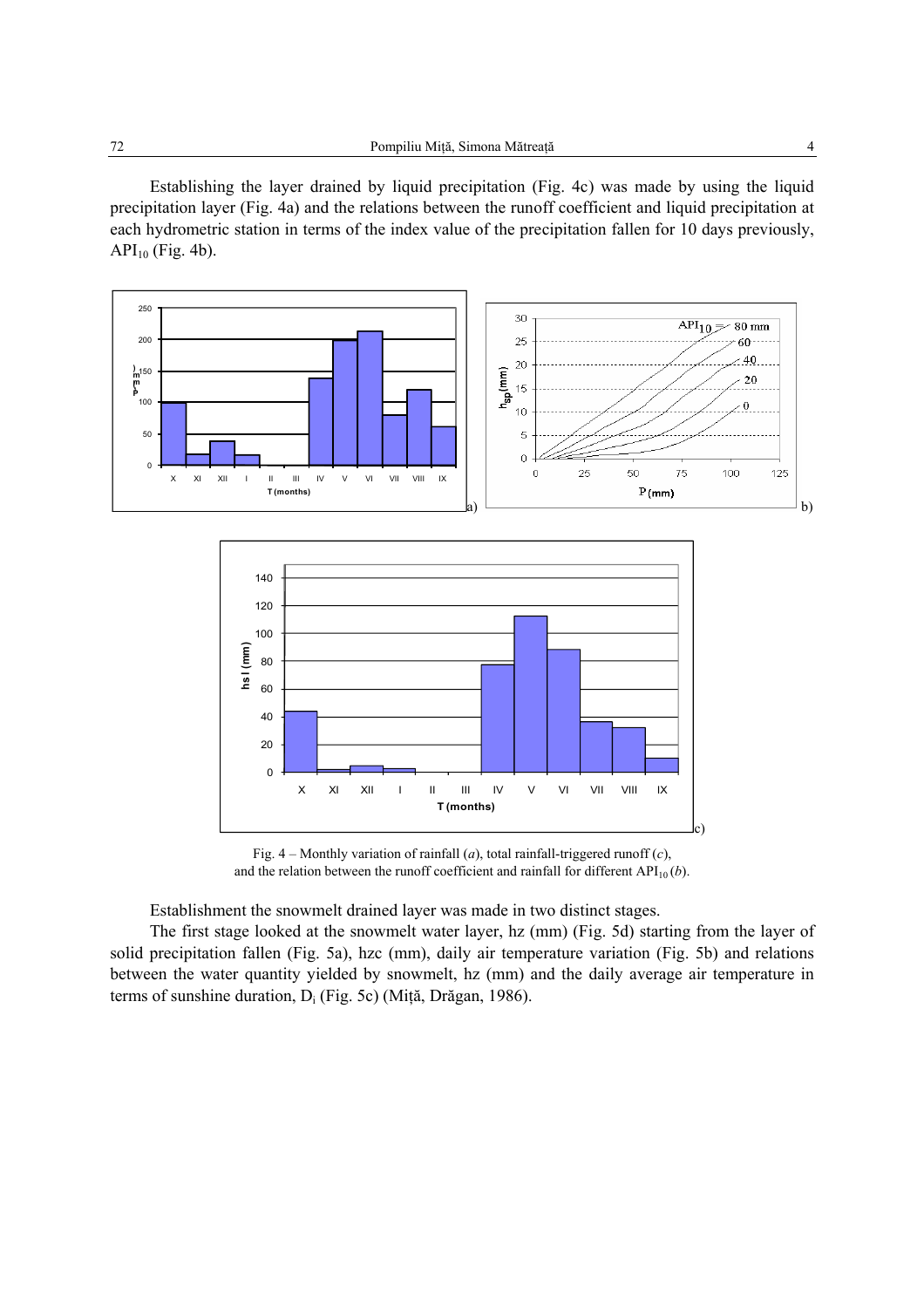![](_page_4_Figure_1.jpeg)

Fig. 5 – Monthly variation of snowfall (*a*), total snowmelt triggered-runoff (*d*), daily air temperature variation (*b*), and the relation between snowmelt and daily air temperature for different sunshine duration (*c*).

Starting from these values and using the relations between the snowmelt-drained layer and snowmelt-related water layer (Fig. 6a) enabled determining the snowmelt drained layer (Fig. 6b).

![](_page_4_Figure_4.jpeg)

Fig. 6 – Relations between snowmelt-related runoff and snowpack water equivalent for different  $API_{10}(a)$  and the monthly variation of snowmelt-triggered runoff (*b*).

Finally, by combining these results and based on the monthly average values, the TFV was obtained, with highlight on the contribution of each constitutive factor to the flow: liquid precipitation (hs l), snowmelt water (hs z), and groundwater (hs base). For comparison's sake, the values of flow elements and of supply sources were expressed in terms of layer (mm and %). The results obtained for four representative basins are illustrated in Fig. 7.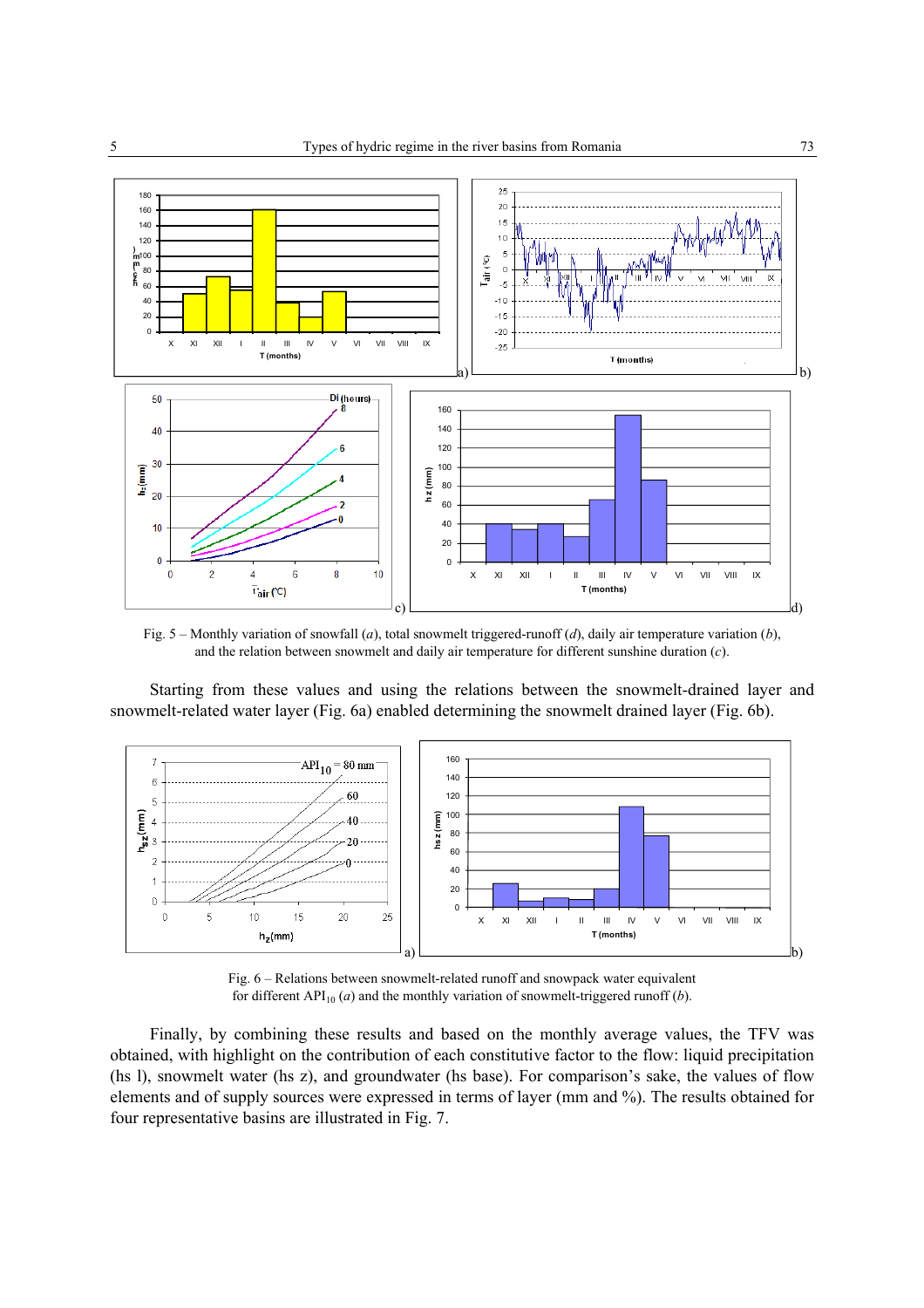![](_page_5_Figure_2.jpeg)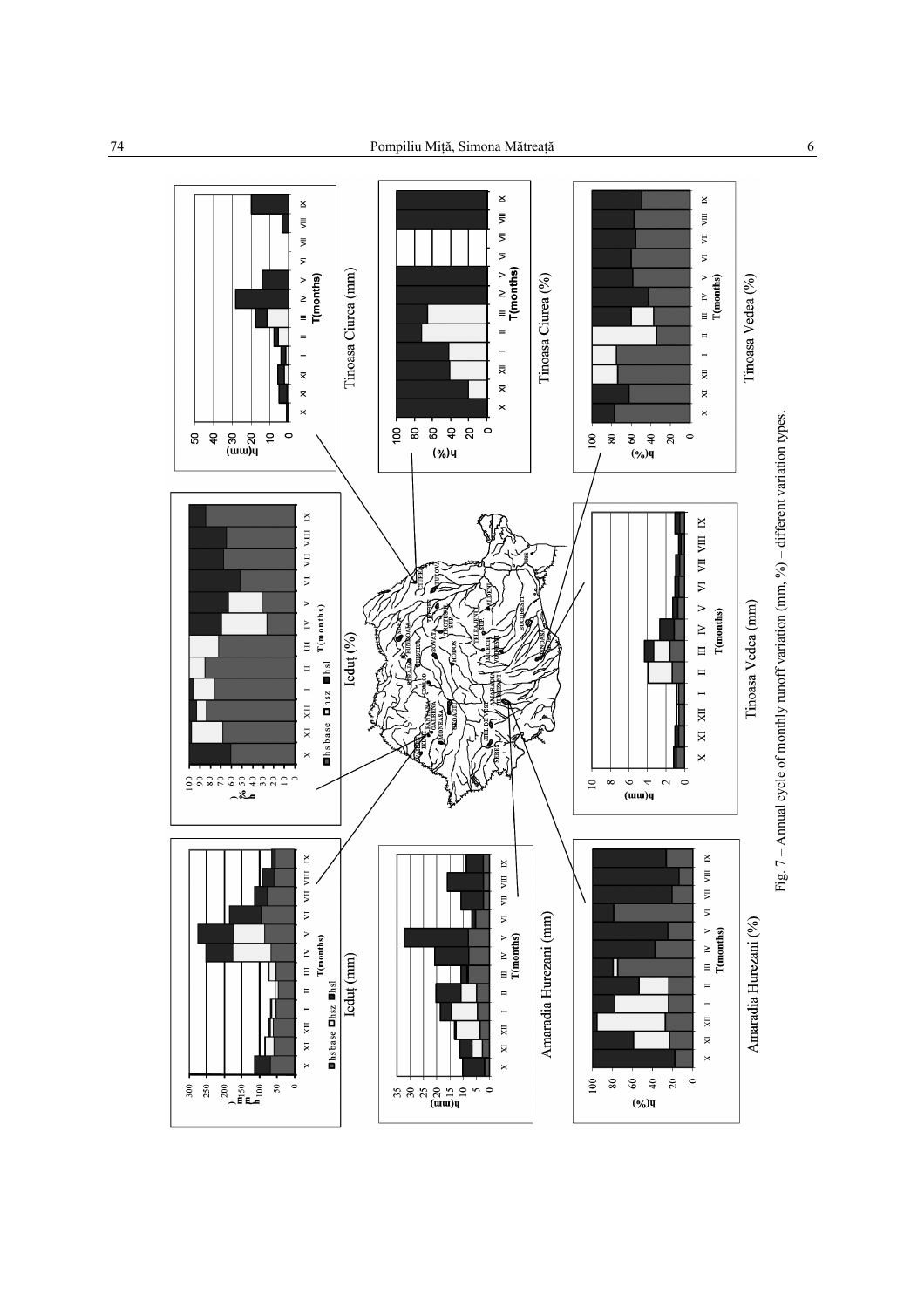#### **3. TYPES OF FLOW VARIATION IN THE SMALL RIVERS OF ROMANIA**

Flow variation types were established by taking into account the following:

- the size of the drained layer hs (annual values);
- time intervals in which characteristic drained layer values occur (highest and lowest);

– supply sources.**A. TFV corresponding to mountain region**

I. In the high mountain region (over  $1,000$  m) from the West of the country  $(R,B)$ , the Iedut), annual  $hs > 1,000$  mm

- Highest hs values: months IV–V, source: rains and snowmelt
- High values: months VI–VIII, source: rains
- Lowest hs values: months XI–II, source: groundwater supply

II. In the high mountain area (over 1,000 m) from the South – East of the country (R.B. the Jiul de Vest) annual hs  $> 1,000$ mm

- Highest hs values: months IV–V, source: rains and snowmelt
- High values: months VI–VIII, source: rains
- Lowest hs values: months IX, XI–II, source: groundwater supply

III. In the high mountain area (over 900 m) from the South – West of the country (the Banat Mountains) (R.B. the Sebes) annual hs  $> 900$  mm

- Highest hs values: months III–IV, source: rains and snowmelt
- High values: months V–VI, source: rains
- Lowest hs values: months VIII–X, source: groundwater supply

IV. In the high mountain area (over  $1,000$  m) from the North – East of the country (R.B. the Straja, Suha, and Bistra) annual hs: 700–1,000 mm

- Highest hs values: months IV–V, source: rains and snowmelt
- High values: months VI–VIII, source: rains
- Lowest hs values: months XI–II, source: groundwater supply

V. In the high mountain area (over 1,000 m) from the East of the country (R.B. the Upper Trotuş) annual hs: 400–450 mm

- Highest hs values: month IV, source: rains and snowmelt
- High values: months VI–VIII, source: rains
- Lowest hs values: months XII–II, source: groundwater supply

VI. In the high area from the East of the country, the Western branch of the Eastern Carpathians (over 900 m) (R.B. the Sovata) annual hs 400–450 mm

- Highest hs values: month V, source: rains and snowmelt
- High values: months VI–VII, source: rains
- Lowest hs values: months XII–II, source: groundwater supply

VII. In the low area of the Apuseni Mountains, Codru-Moma, Zarand 700–800 m (R. B. the Moneasa) annual hs: 400–450 mm

- Highest hs values: months III–IV, source: rains and snowmelt
- High values: months I; VI, source: rains
- Lowest hs values: months VII; X–XI, source: groundwater supply
- Particularity: rain-and-snowmelt-triggered floods in January

VIII. In the high mountain area (over 1,000 m) from the South of the country (R.B. the Upper Teleajen) annual hs: 750–800 mm

- Highest hs values: month IV, source: rains and snowmelt
- Particularity: abundant flow throughout the year